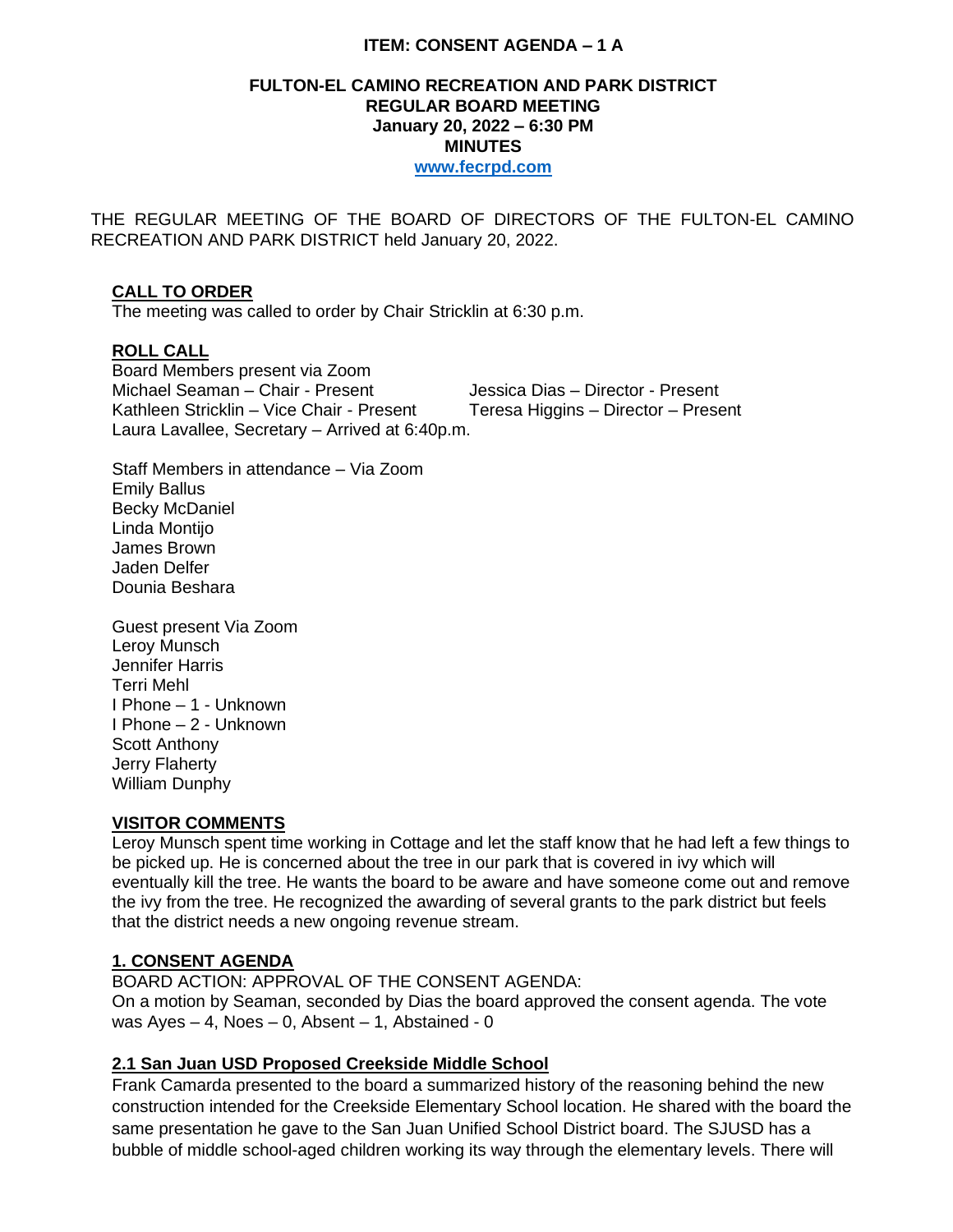adequate capacity for them when they reach the  $6 - 8$  grade level. That is why they are demolishing the current school at Creekside and build a middle school there. The school is to be named Katherine Johnson Middle School after the NASA Mathematician. The school district plans on opening the school in August of 2024.

Director Seaman is strongly concerned regarding the thought process behind the planning process. He feels that the SJUSD should have consulted FEC since the area does not have a park and the construction site is the only open area. His concern is that the amount of parking/traffic going into the school will be massive for the area. He was also very concerned regarding public access to the to the Nature Area.

## **3.1 Resolutions for Mid-Year Budget Adjustments**

Staff was directed to proceed as if the approval was received while waiting to hear from the county.

## **3.2 Proposed New Salary Range Schedule**

General Manager Ballus reviewed the process behind the revised salary range schedule with the board. Director Higgins made a motion to approve schedule as shown on page 55 in the packet. Director Dias seconded the motion. Motion approved on a unanimous 5-0-0-0 vote with no nays, absences or abstentions.

## **3.3 Bohemian Park Expansion Update and Contracts**

General Manager reported to the board that RFQ has been issued for housing contractors and will follow the timeline that is outlined in the board packet. SMUD will give FEC \$35,000 for a needs assessment. Aura is to be hired to do the assessment at a cost of \$30,000. Director Higgins made a motion that we approve the receipt of the money and proceed with contract with Aura once we have the money in hand. Director Seaman seconded the motion. Motion approved on a unanimous 5-0-0-0 vote with no nays, absences or abstentions.

## **4.1 General Manager's Report**

After some discussion, Director Higgins made a motion to change the date of the regular board meeting in May to Tuesday the 17 instead of the 19 to accommodate the CARPD conference. Director Seaman seconded the motion. Motion approved on a unanimous 5-0-0-0 vote with no nays, absences or abstentions.

Crab Feed was cancelled due to Covid. A special meeting was scheduled for January 27, 2022 at 6:00 p.m. to discuss the resolutions presented tonight once the needed information is received. We are awaiting the contracts from the state for the awarded grants. General Manager is still working with Chief Hahn on the police department recommendations. Superintendent McDaniel reported that Little League International has dissolved the Grant Little League Charter. Little Leagues at Foothill Farms, FEC and Rio Linda will absorb the kids. There is discussion with Arden Manor RPD to see if they can help with field space.

## **5. Committee Reports**

The decision was made to keep committee assignments as presently constituted. Security and Community Relations committee met with Sacramento City Police Chief Hahn in an ongoing review of our police department. Chief Hahn will report to the committee in January. The Bohemian Park Expansion Ad Hoc committee met and has begun discussing a plan of action. Finance Committee met and approved the new wage scale.

# **6. Director's Comments**

Dias – No comment

Higgins – Sad to see the Crab Feed Cancelled but it is the right decision. We need to be more competitive in our hiring.

Lavallee – Sad to see that "Snegly" (mash up of Snowy Egret and Seely) has moved on. Seaman – Attended the Rotary meeting with the General Manager. Also attended the CARPD Legislative Committee meeting as well as their board meeting. He plans to attend the conference in Tahoe. The required sexual harassment training will be offered there for those needing it. He remains concerned about the inability to move forward at Babcock. He is appalled that we were not included in the SJUSD site discussion process.

Stricklin – She will be out of town February 28 – March 2.